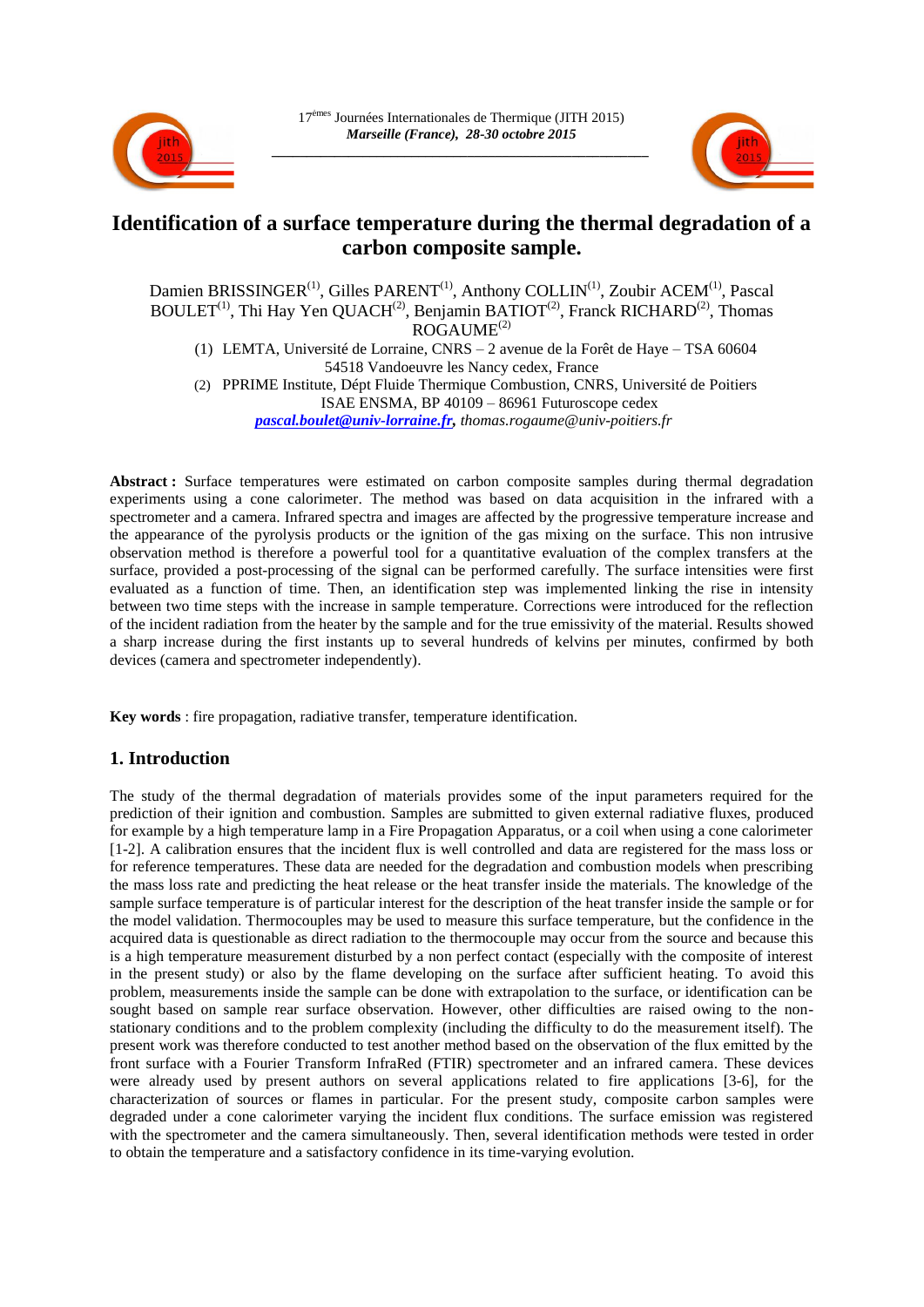In the following sections, the experimental setup will be described first. Then, the radiative transfer model and the identification method will be presented. Finally, results will be discussed for the evolution of the carbon composite surface temperature.

## **2. Experimental setup**

#### **2.1. The cone calorimeter combined with an infrared analysis**

A picture of the setup is presented in Figure 1. A standard cone calorimeter is used in vertical configuration for the degradation of a 100mm x 100mm x 5mm sample. The heat source is in fact a truncated conical heater and the coil of the cone is visible on the picture. This latter was taken after ignition of the gas mixing as shown by the flame developing along the sample surface. The observation in the infrared range is done along a path centered on the cone axis through its aperture. A silica beam splitter divides the radiation signal toward the infrared camera (Orion SC7000 by FLIR) and the spectrometer (IRCube by Bruker) for a simultaneous observation of the same area. The camera can be used with filters in order to isolate images at given wavenumbers. For the present work, the filter at 2564 cm<sup>-1</sup> was especially used, corresponding to a spectral region where gases do not contribute to the radiation, hence preventing from any perturbation of the image processing by possible combustion gases. On the contrary, the spectrometer provided results over the whole spectral range between 800 and 5000  $cm^{-1}$  in the present study. A typical test started when the sample was suddenly submitted to the radiation emitted by the cone at  $t = 0$  s (removing a shield used between the heater and the sample to allow the heating of the cone up to the stationary regime while shielding the sample before the experiment starts). Four different incident fluxes were considered: 20, 35, 50 and 65  $\text{kW/m}^2$  (values obtained from heat flux gauge measurements carried out at the sample position in standard use of the cone [1]). Experiments were repeated twice to check the repeatability.



#### **2.2. Experimental data**

Figure 2 and 3 show typical spectra registered during experiments conducted with incident fluxes equal to 35 and 50 kW/m<sup>2</sup> respectively. Data were converted into equivalent intensities after comparison with calibration data obtained using a high temperature blackbody (M330 by Mikron, at 1500°C). Spectral intensities are plotted as a function of wavenumber for different times. The intensity level increases with time as a consequence of the surface temperature increase. For incident flux equal to  $35 \text{ kW/m}^2$  (Figure 2) spontaneous ignition was not observed and the spectrum shape was due to emission by the surface affected by the sample emissivity, with some sharp variations in definite bands due to the gas influence (mainly absorption by atmospheric water vapor and carbon dioxide). For an incident flux equal to  $50 \text{ kW/m}^2$  (Figure 3), the first increasing phase was followed by a sudden increase in the intensity level and a simultaneous sharp peak observed around 2300 cm<sup>-1</sup> as a consequence of a flame suddenly developing along the surface. Then, a further increase was observed before a decreasing phase as most of the sample was degraded. These four phases are presented in the Figure schematically. Camera images were post-processed in a similar way (two examples are given in Figures 4 and 5), mainly in order to investigate the homogeneity of the radiation emitted by the surface. The two images are presented in terms of intensity after a conversion of the camera signal based on reference data obtained in front of our reference blackbody. The surface temperature is then identified based on the intensity, as described in the next section. Note that the white circle at the centre of the image features the area observed by the spectrometer (which receives radiation in a limited solid angle and does not see the whole plate as the camera does). All data processing in the following sections (based on camera or spectrometer data) correspond to averages computed for the area inside this circle, with diameter 2.3 cm. On the images, some heterogeneities are seen, which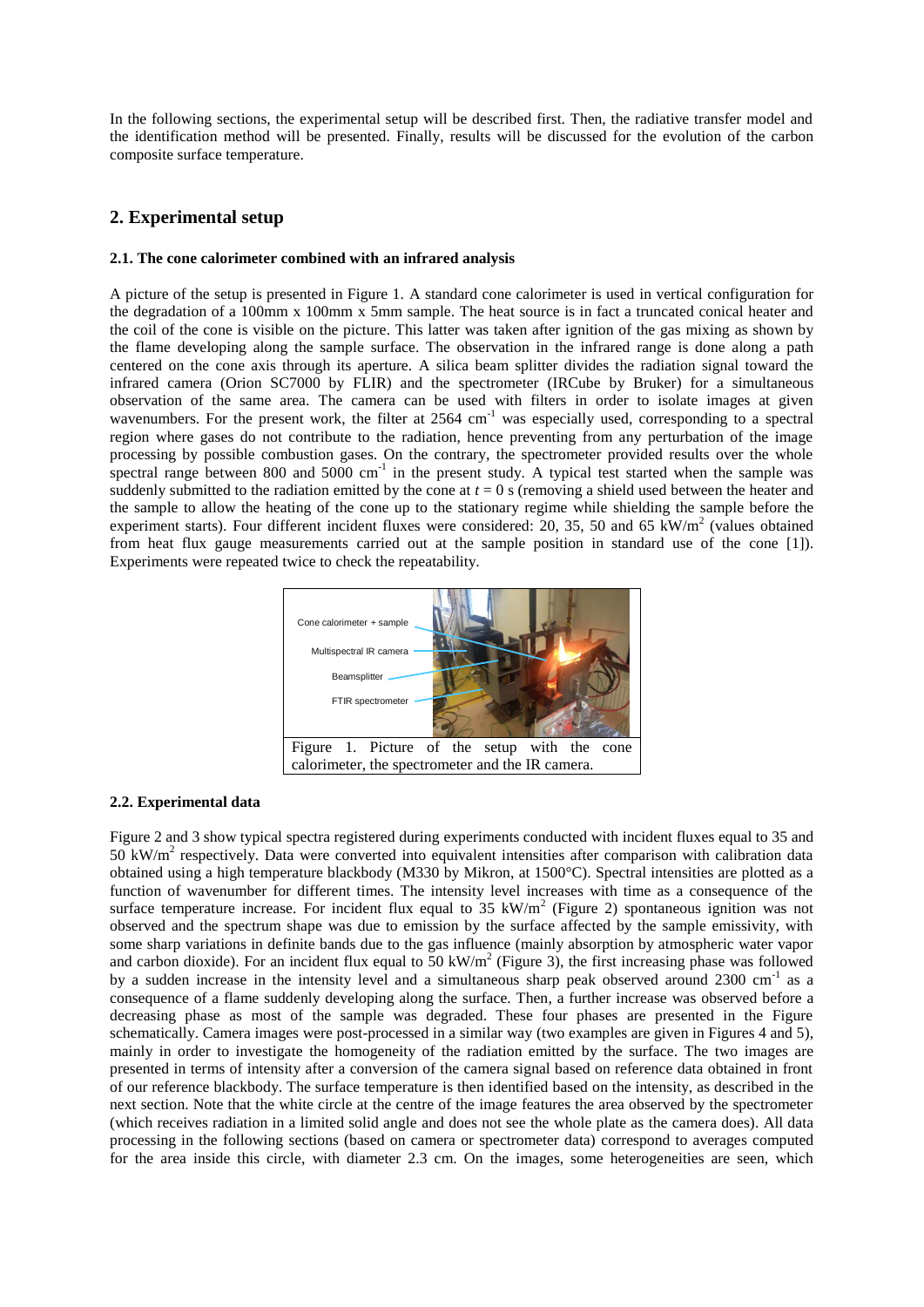correspond to the carbon fiber orientation, but the temperature is not much varying along the surface. Figure 5 shows some hot points which probably correspond to the flame developing along the surface in this case.





## **3. Model for temperature identification**

#### **3.1. Radiation model**

The basic idea is of course to use the link between the temperature and the intensity emitted by a surface, written using the Planck's law [7] for a black surface :

$$
I_{b\eta} = \frac{1}{\pi} \frac{c_1 \eta^3}{\frac{c_2 \eta}{T - 1}}
$$
 (1)

where  $C_1 = 3.7418 \, 10^{-16} \, \text{W.m}^2$ ,  $C_2 = 1.4388 \, 10^{-2} \, \text{m.K}$  and  $\eta$  stands for the wavenumber in m<sup>-1</sup>.

The measured intensity is then expected to allow identifying the surface temperature, simply inverting relationship (1). However, the received flux is in fact a combination of the flux emitted by the surface, plus the reflection of the radiation coming from the cone calorimeter. Hence, the measured intensity corresponds to:

$$
I_{\eta} = \varepsilon_{\eta} I_{b\eta}(T(t)) + \rho_{\eta} I_{b\eta}(T_{cone})
$$
 (2)

with  $T(t)$  standing for the surface temperature,  $T_{cone}$  for the cone temperature,  $\varepsilon_n$  is the spectral emissivity and  $\rho_n$  is the surface reflectivity.

This assumes a lambertian irradiation from the cone (which is close to a blackbody) and a diffuse reflection. This reflection part is even the major contributor to the radiation received from the surface during the first instants of the experiment (note that radiation from the surroundings at ambient temperature is clearly negligible as compared to the cone radiation, it is not included in this relationship). Reflection cannot be simply removed after a rough evaluation of the incident flux, because any uncertainty in this value or in the reflectivity would result in strong errors in the temperature during this first step, when the surface temperature is still moderate. In the second step of the temperature evolution, the emission becomes more and more influent in the global signal as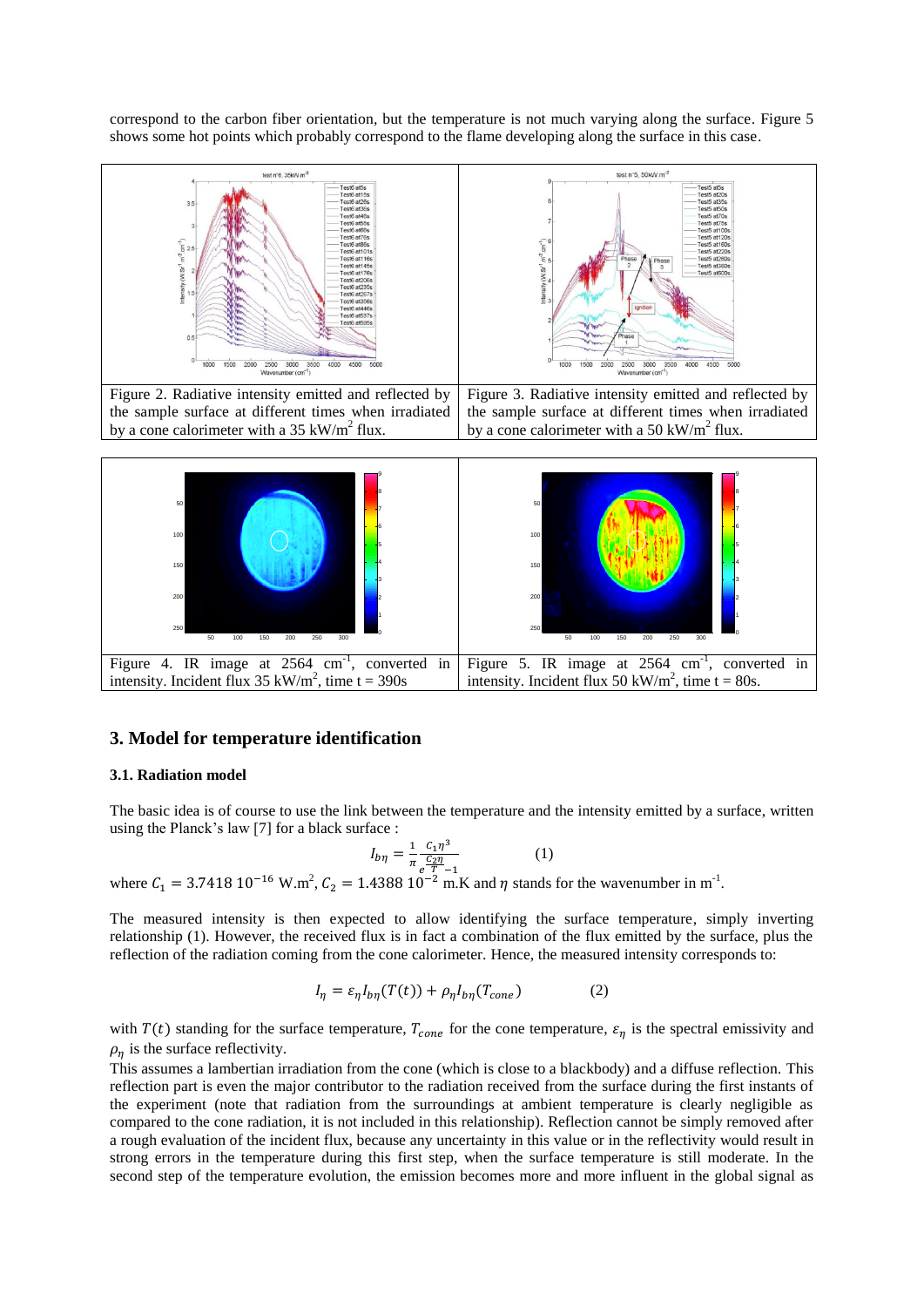the surface temperature increases. Then, the uncertainty due to the reflection decreases. Finally, after ignition along the sample surface, the flame also provides an additional flux directly emitted toward the spectrometer or reflected by the sample surface, which must be taken into account.

For the present analysis, these parasitic reflections were accounted for in the signal processing thanks to an image subtraction method. It assumes that no significant change occurred in the incident radiation (and thus in the reflected intensity) during the experiment, since the main part was due to the cone calorimeter which was in stationary regime. The subtraction eliminates the reflection contribution and the variation in intensity is correlated to the temperature increase. The method can be summarized as follows:

- i. Evaluation of the instantaneous intensity from the direct signal acquisition thanks to the calibration data obtained with the high temperature blackbody
- ii. Calculation of the difference between the measured instantaneous intensity and the reference value at initial time (meaning the subtraction of the reflection from the cone) :  $\Delta l_{\eta 0} = l_{\eta}(t) - l_{\eta}(t = 0)$
- iii. Evaluation of the temperature  $T(t)$  from an inversion based on the Planck's law applied to the intensities involved in step (ii):

$$
T(t) \approx \left[ -\frac{1}{\eta c_2} \ln \left( \frac{\pi \Delta l_{\eta 0}}{\varepsilon_\eta c_1 \eta^3} + e^{-\frac{C_{2\eta}}{T(t=0)}} \right) \right]^{-1} \tag{3}
$$

The temperature evaluation is initialized at  $T(t = 0s) = 20$ °C.

The possible drawback of this method is that the reflection subtraction assumes no change during all the experiment, which is questionable especially when the flame appears along the sample. Therefore a second method was tested, replacing step (ii) by a subtraction between two successive images, such that the reflection part is only assumed constant between two acquisition times (down to 1s for the camera, around 3s for the spectrometer). The method becomes:

- i. Evaluation of the intensity from the direct signal acquisition thanks to the calibration data obtained with the high temperature blackbody
- ii. Calculation of the intensity difference between two successive acquisitions  $\Delta I_{\eta} = I_{\eta}(t) I_{\eta}(t \Delta t)$
- iii. Evaluation of the temperature  $T(t)$  from the inversion of the Planck's law for radiation:

$$
T(t) \approx \left[ -\frac{1}{\eta c_2} \ln \left( \frac{\pi \Delta l \eta}{\varepsilon_\eta c_1 \eta^3} + e^{-\frac{C_2 \eta}{T(t - \Delta t)}} \right) \right]^{-1} \tag{4}
$$

Initialization is still done with  $T(t = 0s) = 20^{\circ}$ C and an iterative process is used. The reflection correction is better, but any error in a temperature evaluation at time t is kept and cumulated with other possible errors during all the experiment, which could cause some deviations for the final result. Actually, both methods gave the same results in our case and the two devices (spectrometer and camera) also gave the same temperature evolutions (within a reasonable uncertainty range) as it will be seen later in the section results. This shows that the reflection correction is well controlled and thus gives some confidence in the results.

Note that the surface emissivity has to be known prior to the data analysis. A preliminary evaluation of the radiative properties of the surface was conducted measuring the spectral reflectivity and transmissivity of the sample surface, as presented in [6] for example. It was found that the sample was opaque (zero transmissivity) with a near gray behavior with reflectivity 0.09 and corresponding emissivity 0.91 in the spectral range around  $2564$  cm<sup>-1</sup>.

#### **3.2. Temperature identification and sensitivity analysis**

Before using the method seen in the previous paragraph on real experimental data, a numerical test was carried out first, in order to check our ability to identify a given temperature evolution in an accurate manner. A typical evolution of the temperature was considered during 300s in the range between 293 K and 800 K according to a representative exponential law such as  $T(t) = T(0)$ .  $\left[1 - e^{-t/\tau}\right]$ , with  $T(0) = 293$  K and  $\tau = 100$  s. This relationship was chosen as it looks like the temperature increase observed in present degradation tests, as will be seen later. Then, the theoretical intensity sent by the surface was predicted using relationship (2), considering an emissivity close to the actual value ( $\varepsilon_n = 0.90$ ) and diffuse reflection (with reflectivity  $\rho_n = 0.10$ ) of an incident intensity coming from a blackbody at temperature  $T_{cone}$  = 992 K (the set temperature of the cone for an incident flux of 35  $\text{kW/m}^2$  in our experiments). This "synthetic" intensity was then used for a mock test of temperature evaluation from intensity data. This test is a kind of inverse crime, since the same model is used in a forward and a reverse application for the data generation and the identification. Therefore, it cannot be considered as a full validation. However, it allows investigating the sensitivity of the results to a hypothetic error in the emissivity (value 0.85 tested), in the initialization (error tested in initial temperature 303 K instead of 293 K), or due to a noisy acquisition (intensity acquired with a random noise up to 5% of the signal). Results are presented in Figure 6 for the different temperature evaluations. Only the results based on the subtraction of the data obtained at two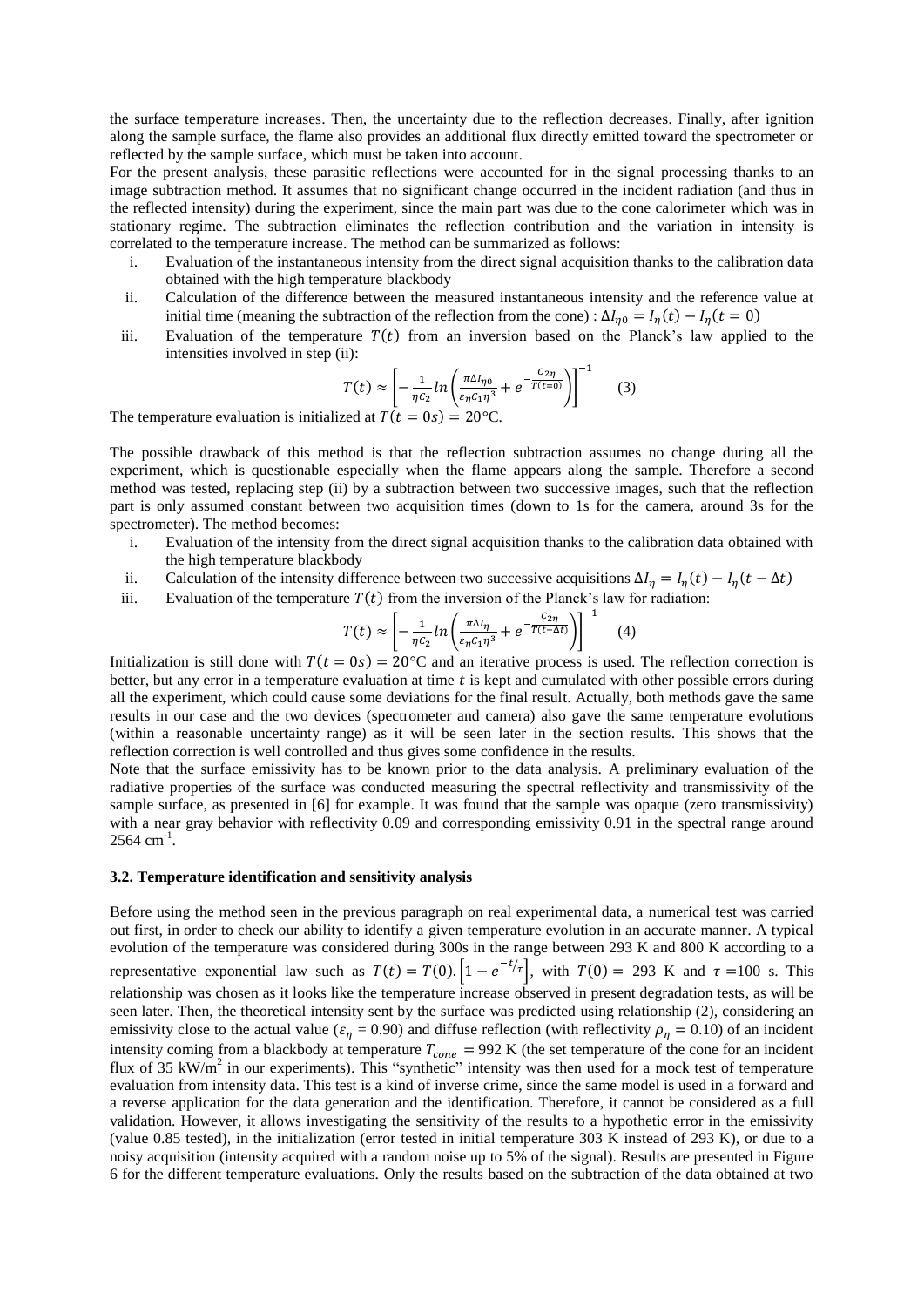successive steps are presented, as no difference could be seen between the results based on relationships (3) or (4). All curves (basic evaluation and data disturbed by error in initial temperature, emissivity or noise) seem to overlap and there is no significant discrepancy or uncertainty visible with this temperature scale. Discrepancies in the evaluation appear when the absolute error (true temperature minus identified temperature) is plotted as a function of time (Figure 7). Evaluation at the first instants may present uncertainties if initial conditions are not well known, but results converge toward the same values for larger times, which are very close to the exact result if the emissivity is well known. In this case, long time evaluation can be taken with confidence, error being less than 1.5 K for an absolute temperature of 800 K. If an error occurs in the emissivity evaluation, the temperature may shift from the exact value, but the discrepancy is still in a range of 10 K here, as compared to the 800 K of the exact value. As a consequence, present results are obtained with moderate or weak uncertainty. This is especially due to the fact that the possible error due to reflection is well controlled thanks to the image subtraction process. Without such a method, approximation in the reflection evaluation would result in dramatic uncertainties during the first instants.



## **4. Results and discussion**

As above-explained, the present method was used for the study of carbon composite samples under incident fluxes equal to 20, 35, 50 and 65 kW/m<sup>2</sup>. The corresponding temperature evolutions with time are presented in Figures 8 and 9. Figure 8 gives an idea of the confidence that could be given to the results for two chosen fluxes (20 and 50 kW/m<sup>2)</sup>. First of all, tests were repeated twice in order to check the repeatability (see the two sets of data per fluxes very close one from the other). Then, the two above-discussed methods, namely reflection subtraction based on two successive images or using the initial image as a reference, were compared (triangles vs continuous lines) with no apparent difference. Finally, the two devices (spectrometer and camera) were also compared, providing the same results (crosses for the spectrometer, lines and triangles for the camera).